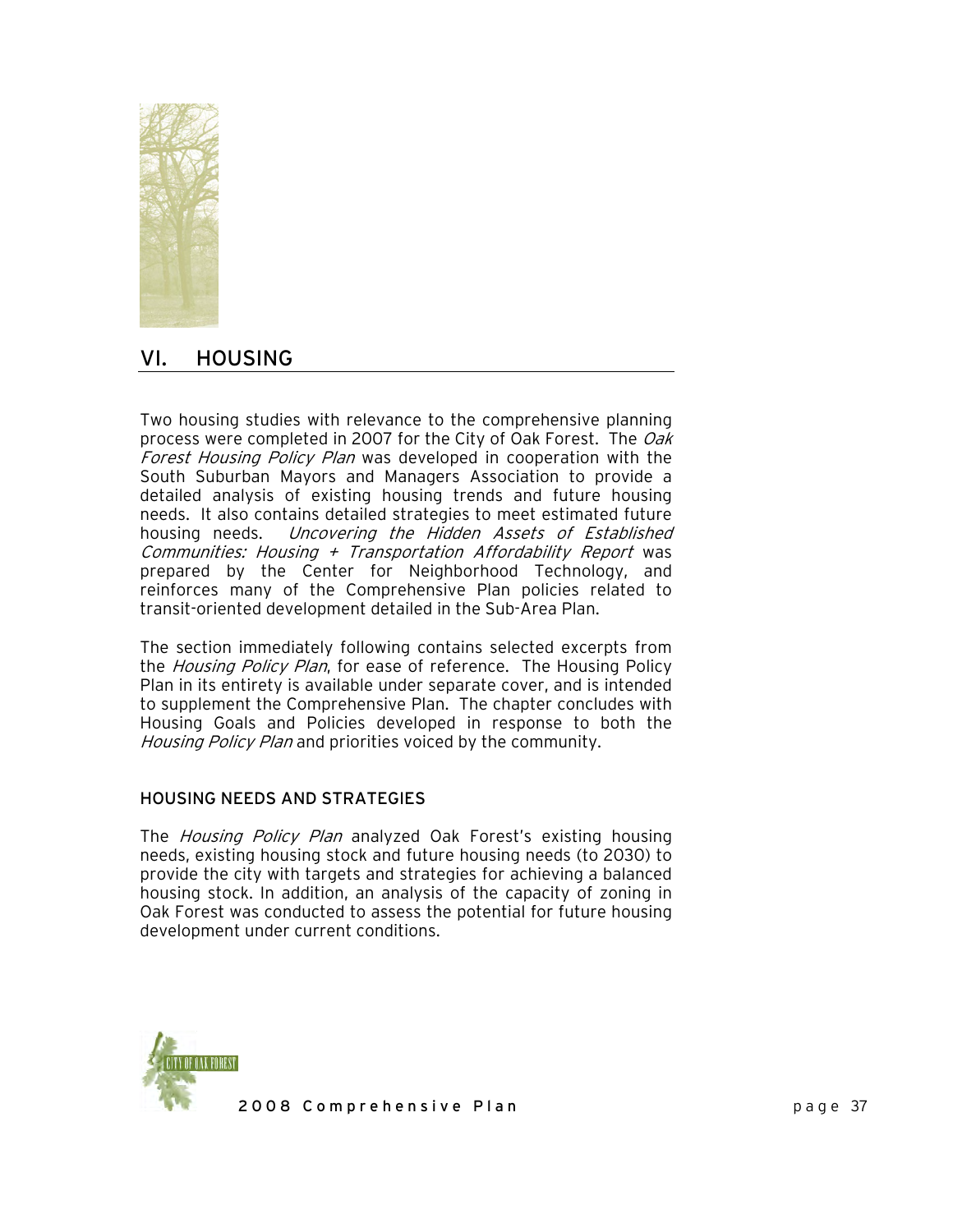

The housing needs analysis revealed that:

- Oak Forest has a stable rental and owner-occupied market in terms of moderate and middle income housing, but that future demand in both these market segments will not be as strong as it is today.
- Oak Forest needs more rental and owner occupied upscale housing and must create such housing in the future or it will lose upper-income households to other communities.

To address these issues the Housing Policy Plan recommends that Oak Forest pursue the following housing preservation and development strategies:

- Further stabilize the moderately priced sector of its housing market by encouraging the ongoing rehabilitation of dwellings in selected neighborhoods.
- Create more rental and owner-occupied housing for high-income households. A meaningful portion of the dwelling units planned for the redevelopment of the Metra Station area at 159th St. and Cicero Ave. can be targeted at upscale households, especially if the planned Metra Station redevelopment is expanded to include the property to the northwest.
- Use tax credits and other government subsidies to create new housing to serve a growing low to moderate income senior population. Consider preserving for moderate income families the existing housing of seniors who decide to move into new senior developments.
- Zone for a variety of housing types. Smaller units, including townhomes and attached housing, can serve the needs of moderate income families. Larger units or high amenity/high density units tend to appeal to higher income households. All these needs can be addressed via mixed-use mixed-income products.
- Create mixed-use zoning along key corridors such as 159th St. and Cicero Ave. Such zoning will permit new residential and commercial development consistent with City plans to enhance these corridors.
- Preserve and rehabilitate existing housing to serve low and moderate income families.
- Establish a design standards overlay for buildings in targeted districts such as the Metra Station area to increase safety and neighborhood aesthetics.

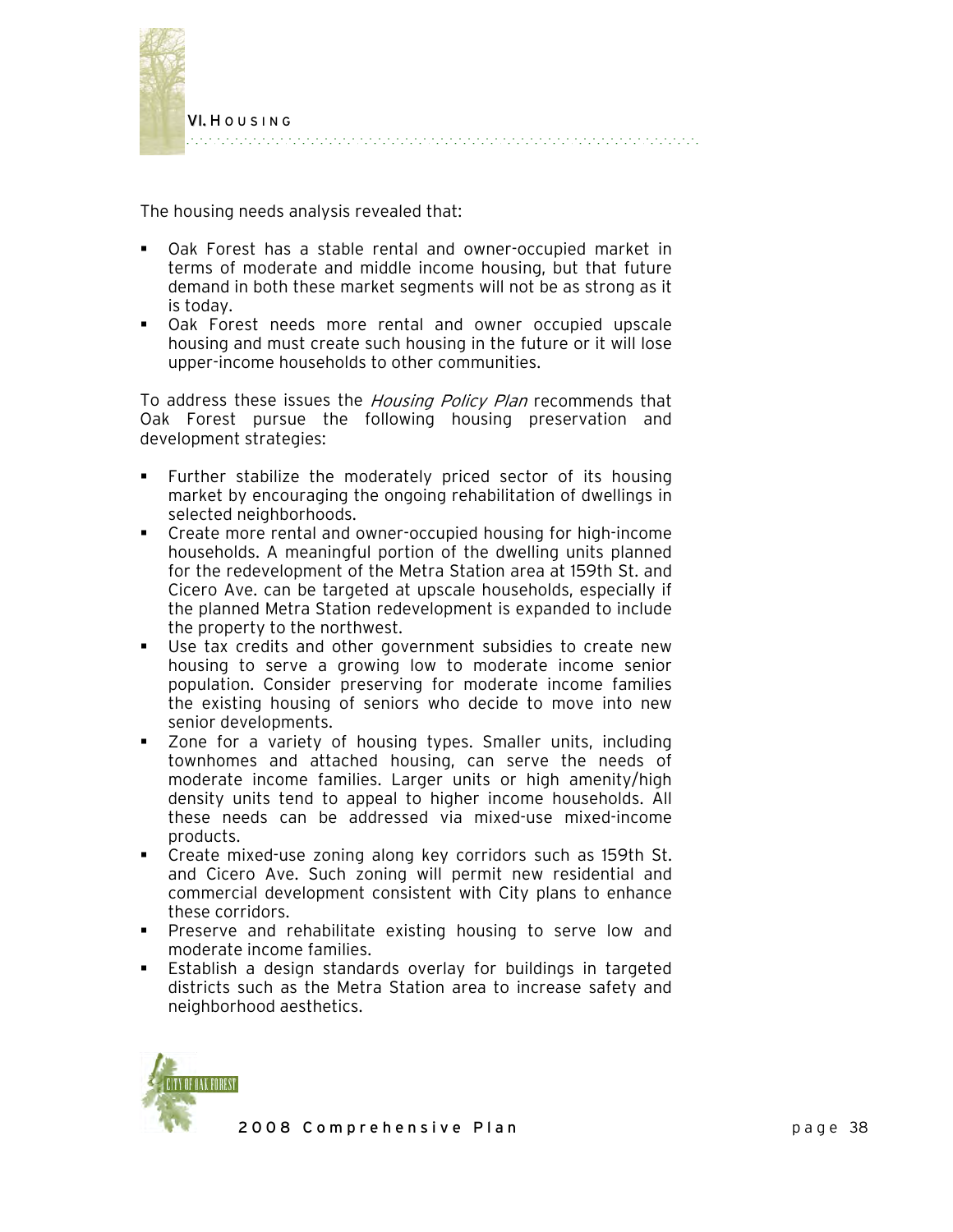

The targets set in the *Housing Policy Plan* are designed to encourage "balanced housing" in Oak Forest. Balanced housing refers to the need to address the housing needs of everyone living and working in Oak Forest, both currently and into the future. Balanced housing is a theme throughout the plan because Oak Forest, and other communities in the Chicago region, will benefit from encouraging a range of housing types and prices. These benefits include:

- Oak Forest will be more attractive to the business community. To the extent that Oak Forest can provide housing for people, whether moderate or upper income, who work in the City, it will be seen as an attractive environment to current and prospective business owners.
- Oak Forest will be more attractive to key municipal and not-forprofit workers such as policemen, fire fighters, teachers and nurses.
- Neighborhood preservation will be encouraged, as opposed to deterioration. To the extent that a variety of housing types exist in a given area, the more likely the area is likely to prosper. A focus on balanced housing gives the City an opportunity to actively address neighborhoods which are in need of repair and rehabilitation.
- The housing types sought by new residents will be provided. Research, for example, indicates that townhomes, condominiums, and small single family homes appeal to a variety of the fastest growing population segments – seniors, Latinos, singles and childless couples.
- Oak Forest will continue to meet the requirements of the Illinois Affordable Housing Planning and Appeal Act.

The charts on the next page are taken from the *Housing Policy Plan*, and detail the housing targets the City should consider in order to achieve balanced housing as 2030 approaches. The complete analysis conducted to determine these targets is described in the Housing Policy Plan. Meeting these targets would require an average of 37 ownership units and 26 rental units to be added to the City's housing stock each year between 2008 and 2030, for a total of 63 new housing units per year. This is roughly in line with recent trends, with approximately 60 residential building permits issued in both 2005 and 2006. More detail on recent housing construction and sales in Oak Forest is available in the May 2007 Background Report.

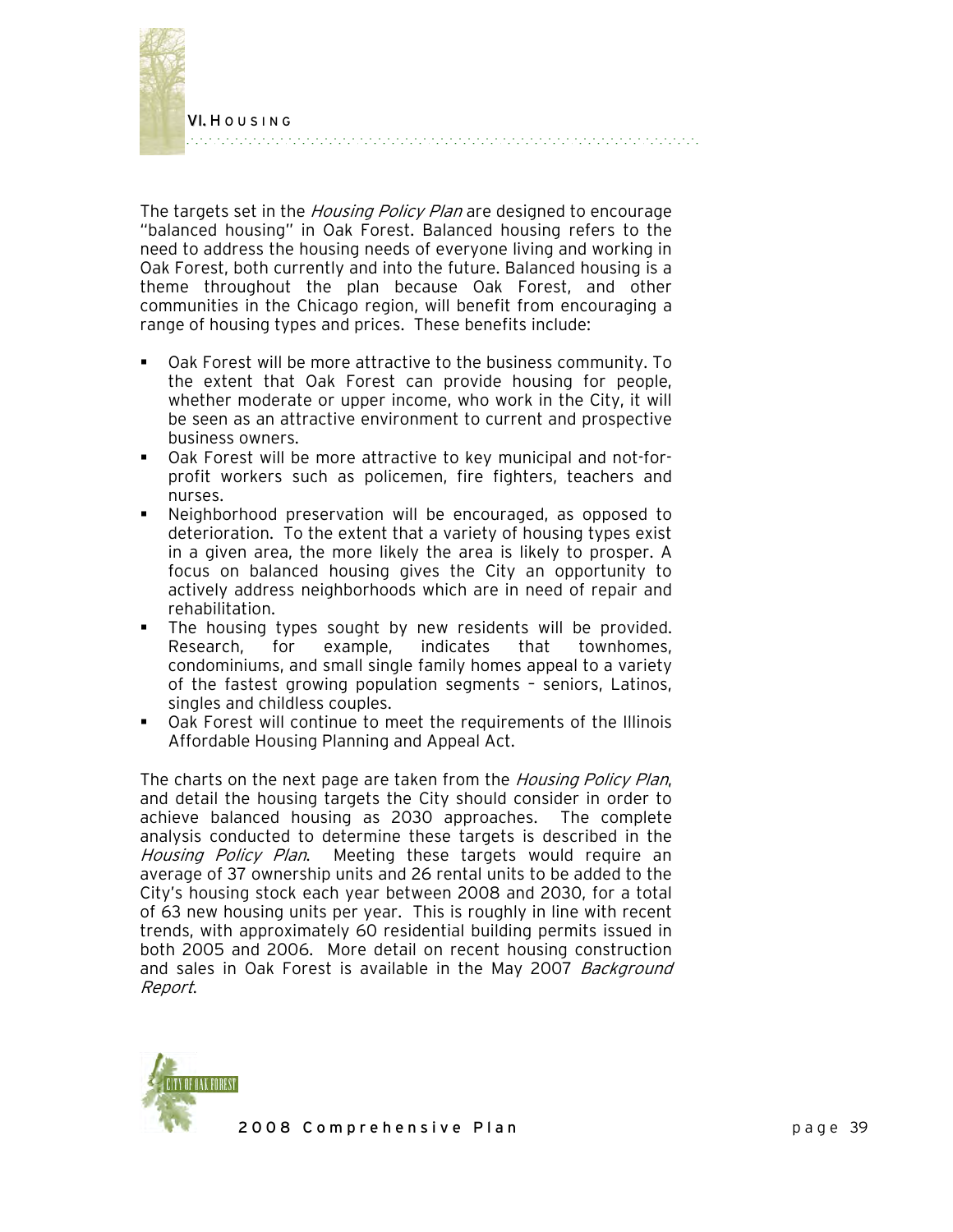

VI. HOUSING 2010/01/2010/01/2010/01/2010/01/2010/01/2010/01/2010/01/2010/01/2010/01

## Ownership Housing Targets by Income Group

The following recommendations are based on the 2030 forecast and the ownership housing goals for Oak Forest. The City does not need to target housing in the ranges which are not shown.



### Rental Housing Targets by Income Group

The following recommendations are based on the 2030 forecast and the rental housing goals for Oak Forest.